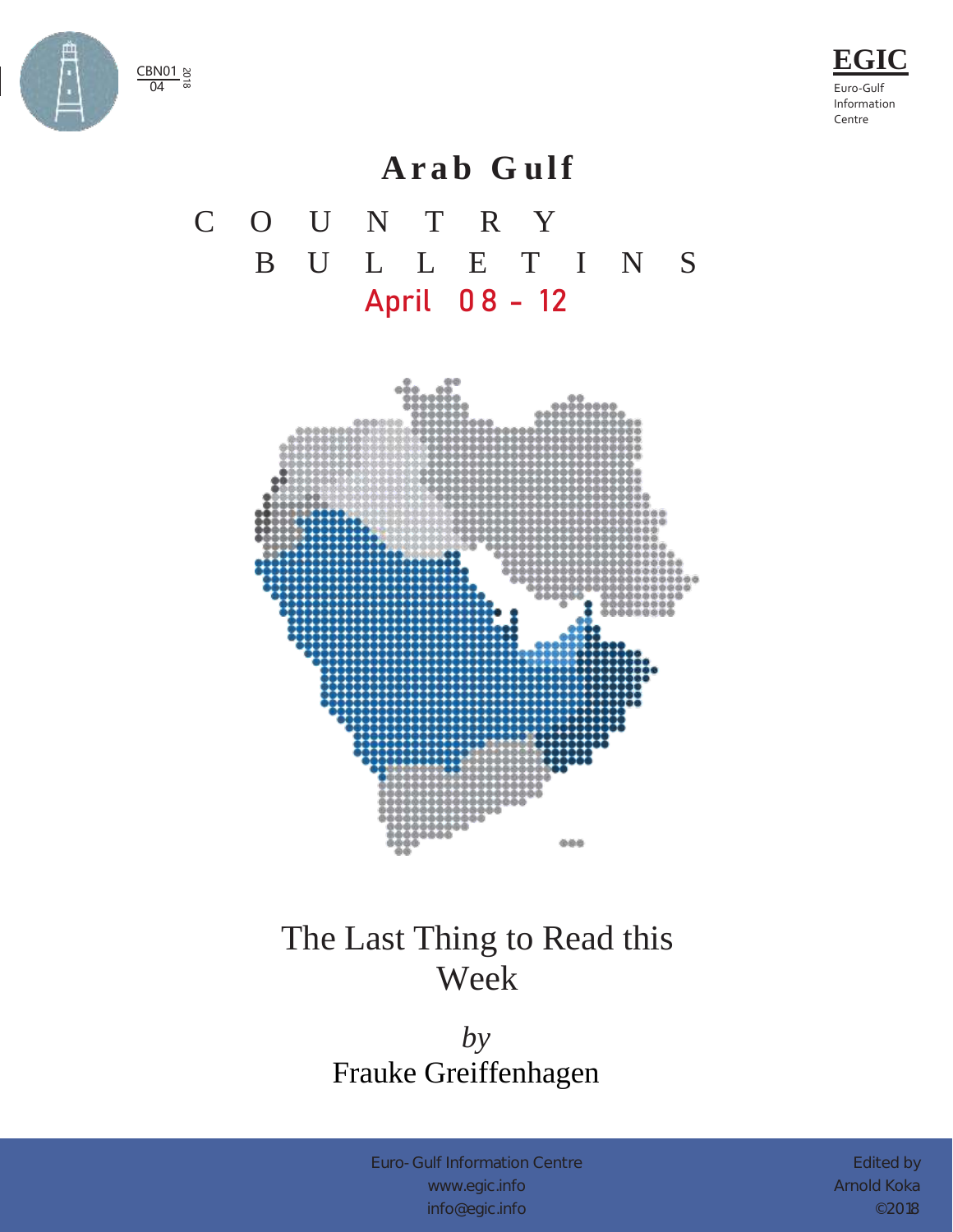



# **Kingdom of Bahrein**

Sunday, 08 April–Bahrain hosted the 14<sup>th</sup> Bahrain Grand Prix– the second race of the Formula 1's 2018 calendar. Bahrain's Crown Prince, HRH Salman bin Hamad Al-Khalifa, presented the trophies to the winners in the official closing ceremony, and highlighted the importance of the Grand Prix for the tourism sector, employment growth and local business opportunities.

Monday, 09 April—Bahrain's Urban Planning and Development Authority hosted a session of reflection and continuation of the Bahrain-French city planning initiative, a product of a Memorandum of Understanding (signed in 2015), during a visit of HM King Hamad bin Isa Al-Khalifa to France. The session centered around 'Sustainable Cities and Waterfront Connectivity,' as both partners seek to improve the development environment in the Gulf state.



Euro-Gulf Information Centre [www.egic.info](http://www.egic.info/) [info@egic.info](mailto:info@egic.info)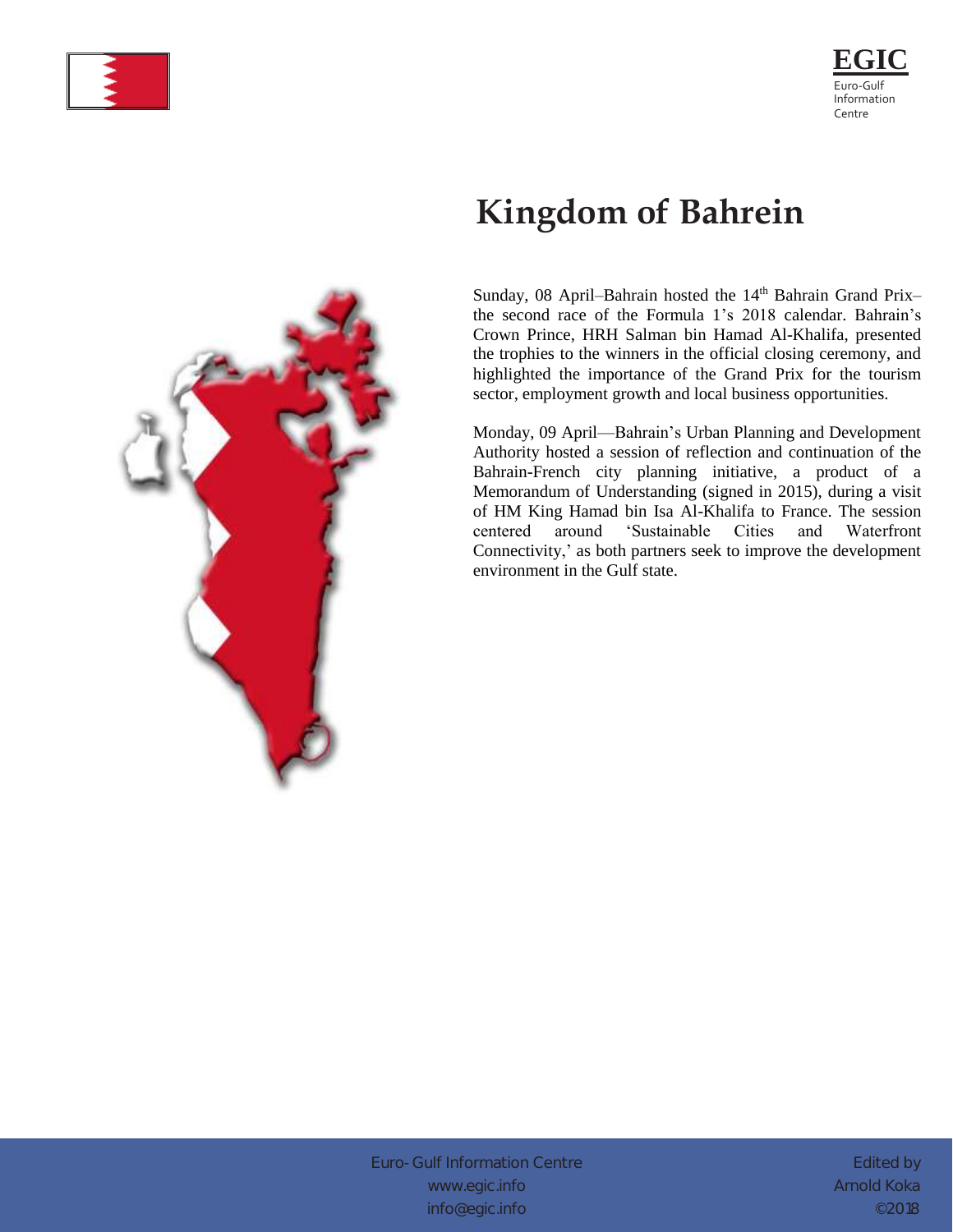



### **State of Kuwait**

Wednesday, 11 April–Kuwait has purchased stakes in an Indian oil refinery in efforts to increase oil sales to the country, the Chief Executive Officer of Kuwait Petroleum International, Nabil Bourisli, said at the International Energy Forum in New Delhi. The deal is set to be signed in the coming weeks, and is hoped to increase sales to India by 200,000 barrels a day.

Wednesday, 11 April–The Kuwaiti government refuted reports which claimed that Prime Minister Sheikh Jaber Al-Mubarak Al-Sabah, along with six other Ministers, had handed in resignations. The rumours were circulated on Twitter, and spread throughout social media platforms in the Gulf State. Kuwait's parliament speaker, Marzouq Al-Ghanem, urged Kuwaitis to be wary of fakenews and only consult trusted sources.

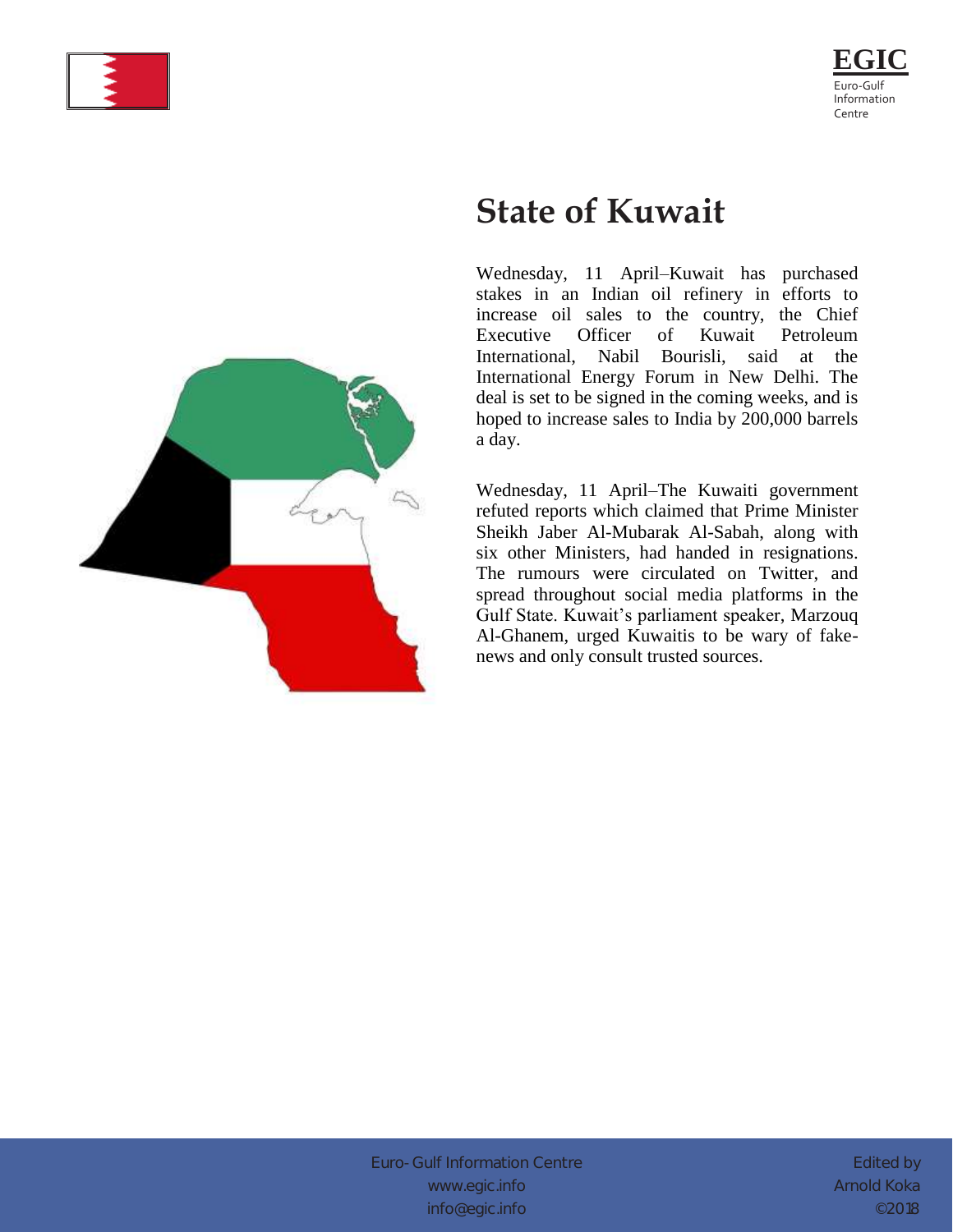



# **Sultanate of Oman**

Monday, 09 April–The Oman Oil Company laid the foundation stone for two plant projects, the Salalah Liquefied Petrolium Gas (SLPG) and Salalah Ammonia Plant. The value of the projects is estimated at \$826m, and will help in the diversification of the Sultanates' economy. The Oman Oil Company is developing the project in cooperation with the British Petrofac, which is tasked with the engineering, procurement and construction works.



Euro-Gulf Information Centre [www.egic.info](http://www.egic.info/) [info@egic.info](mailto:info@egic.info)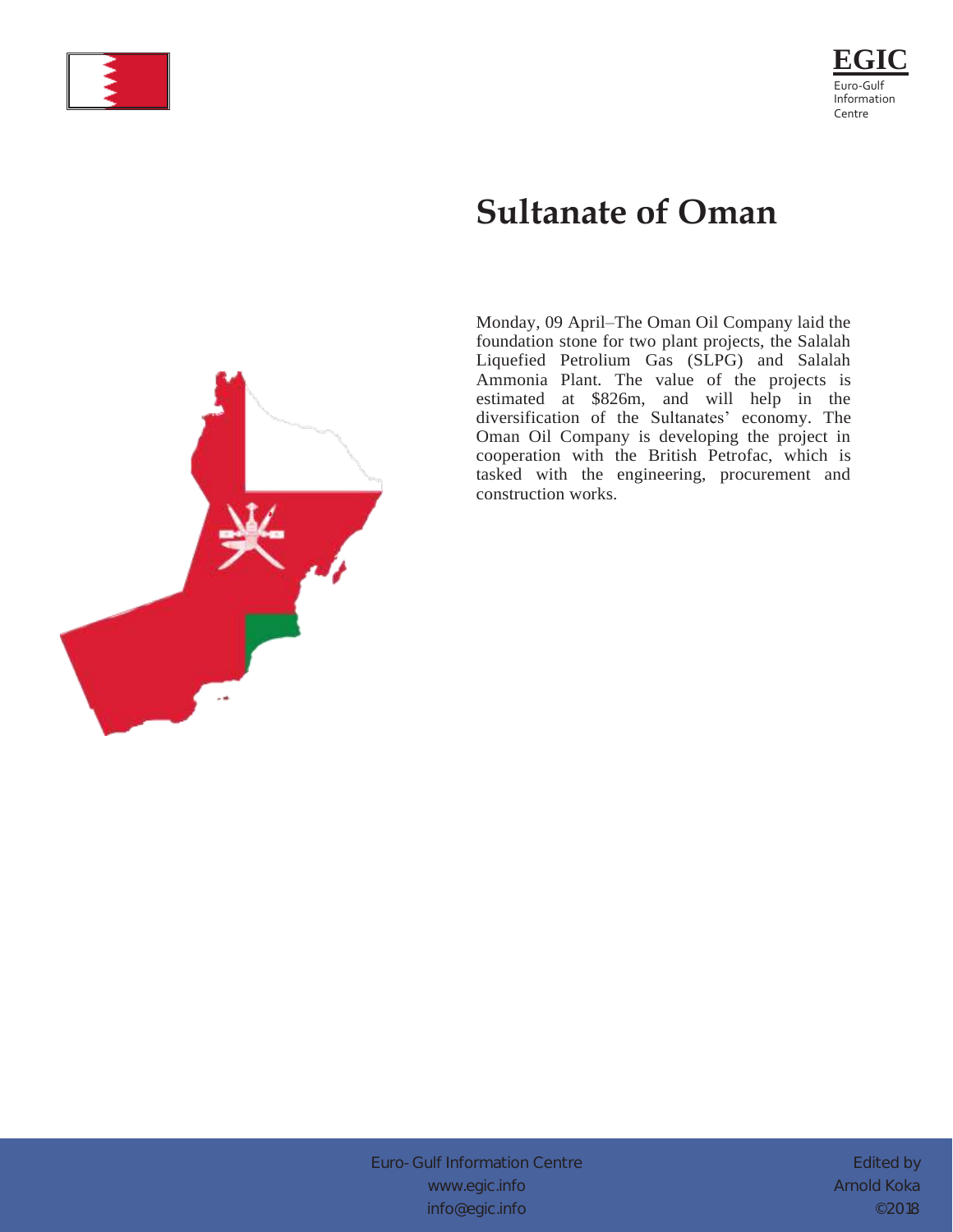



# **State of Qatar**

Monday, 09 April–Following a visit to the US Central Command in Florida last Friday, Qatari Emir Sheikh Tamim bin Hamad al-Thani met with US Defence Secretary James Mattis at the Pentagon, Virginia. In the meeting Mattis stated the importance of the Al-Udeid military base for strikes against ISIL.

Tuesday, 10 April– Qatar's Emir Sheikh Tamim bin Hamad al-Thani met President Trump at the White House for bilateral talks. Both leaders told reporters that they were closely cooperating in the fight against terrorism. The talks were held as Trump prepares for a possible retaliatory strike in Syria. Al-Thani called Assad a 'war criminal', who could not be tolerated in the region. Despite these pledges, Doha continues to support Iran, in thus indirectly backing the Assad regime, as the Islamic Republic is the strongest defender and supporter of Assad in Syria.



Euro-Gulf Information Centre [www.egic.info](http://www.egic.info/) [info@egic.info](mailto:info@egic.info)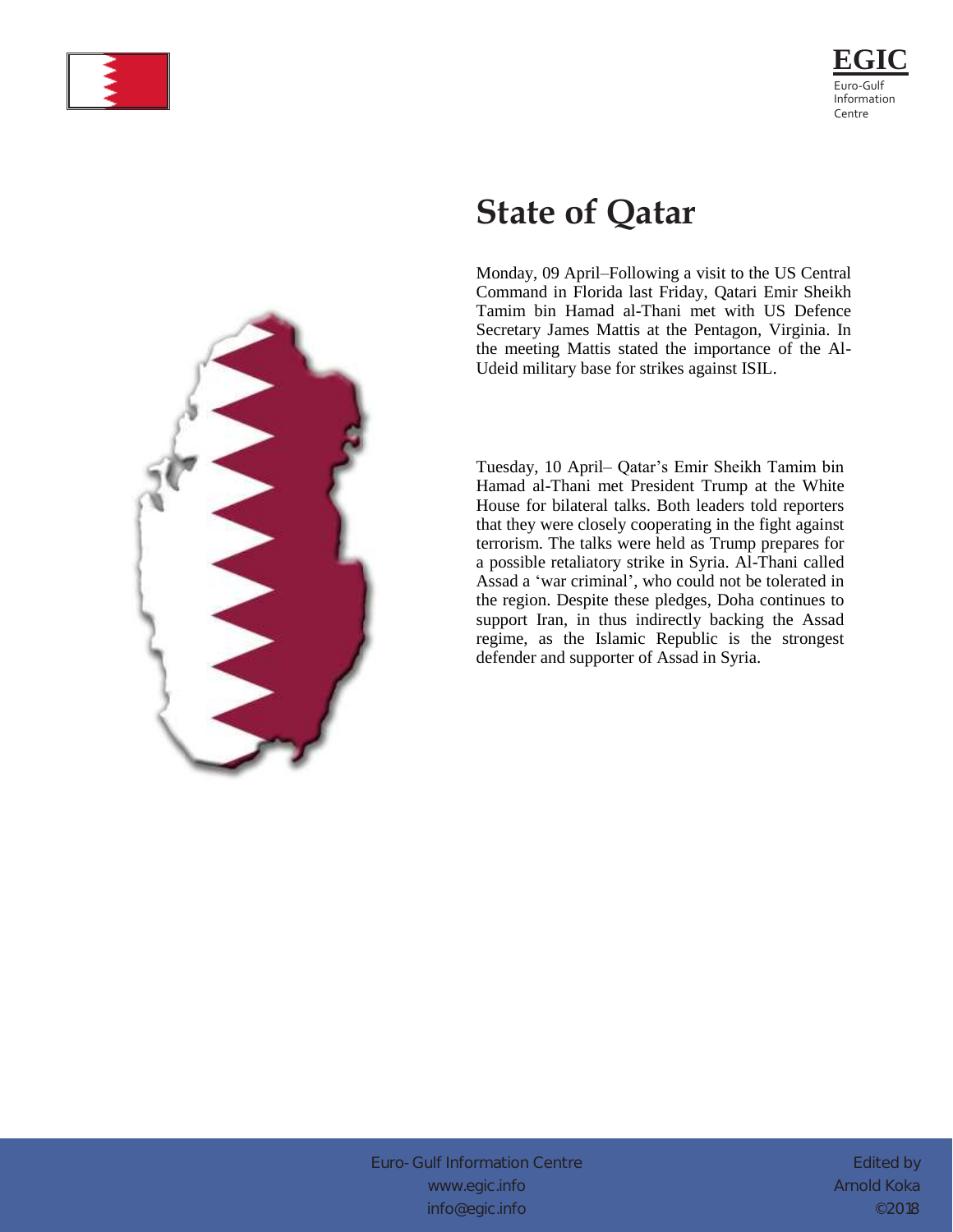



# **Kingdom of Saudi Arabia**

Sunday, 08 April–Saudi Crown Prince, Mohammed bin Salman (MbS), arrived in Paris for a three-day visit, to hold bilateral talks with President Macron. The two leaders discussed regional stability, issues of defense, security and economy. After meeting with the Minister of Defense, Florence Parly, and having dinner at the Louvre museum on Monday, the pair signed a number of contracts covering multiple economic fields–reportedly worth \$18bn (USD). Macron invited Lebanese Prime Minister, Saad Hariri, to join the farewell gala dinner at the Elysee Palace, prior to which the three leaders discussed stability in the Middle East and the issue of terrorism. In response to the suspected chemical attack in Syria, both leaders did not rule out participation in a coordinated military response and condemned the use of chemical weapons. In a joint statement, MbS and Macron also agreed that there was a need to 'curb Iranian expansionism' in the Middle East, as well as to contain Iranian ballistic proliferation.

 Monday, 09 April–Saudi Arabia's Minister of Finance, Mohammed al-Jadaan, told AFP that the eagerly awaited stockmarket debut of Saudi Aramco can be expected in 2018, and the latest by 2019, pending market conditions. Speaking at a French-Saudi forum in Paris, he stated that Aramco was on track for a 2018 listing, however not desperate to make the move, which is expected to constitute the world's biggest initial public offering day, 11 April– Saudi Arabia's military shot down a Houthi drone at the airport of the Southern city Abha, after the Houthis (IPO).

Tuesday, 10 April–During the Crown Princes' visit to Paris, a Memorandum of Understanding was signed between Saudi Aramco and Total, with the objective of building a large petrochemical complex in Jubail, Saudi Arabia. The contract entails some \$9bn, with \$4bn contributed by third party investors. The complex will be built next to the SATORP refinery, in order to fully utilize operational synergy. It is expected to reach a capacity of 1.5 million tonnes per year of ethylene and related petrochemical units.

Euro-Gulf Information Centre [www.egic.info](http://www.egic.info/) [info@egic.info](mailto:info@egic.info)

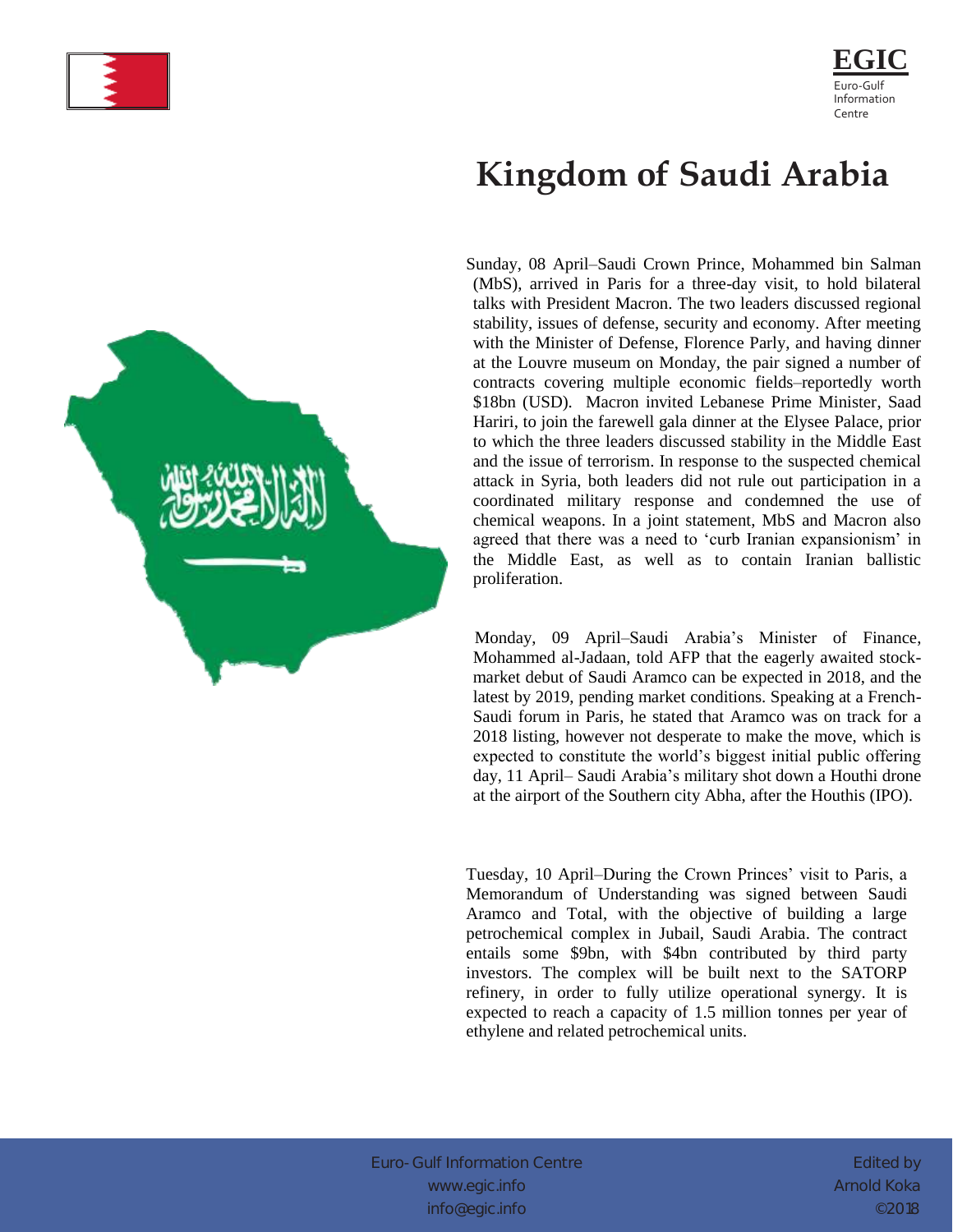



Tuesday, 10 April–The Saudi Ambassador to the United States, Prince Khalid bin Salman bin Abdulaziz, condemned the chemical attack in Syria, allegedly carried out by the Assad regime. The attack constituted a continuation of crimes committed by the regime with the backing of Iran and its proxies, which necessitated a strong response. The comments come as President Trump is set to announce a military response to the attack.

Wednesday, 11 April– Saudi Arabia's military shot down a Houthi drone at the airport of the Southern city Abha, after the Houthis announced launching a drone to the airport, as well as a Saudi Aramco facility in Jizan province. Aramco, however, reported that its facilities were operating safely and normally. Air traffic was not interrupted.

Wednesday, 11 April– Saudi Arabia's military intercepted at least one missile over the capital Riyadh, and two missiles in Jizan and Nairan province, in the south of the country. The Houthi TV network, Al-Masirah, claimed the attacks for the Yemeni rebels, and stated that the target was Saudi Arabia's defence ministry. The attack comes after a previous missile attack last month, in which seven missiles were intercepted and one man left dead in Riyadh. Saudi Colonel, Turki al-Malki, confirmed the successful interception of an 'Iranian ballistic missile launched from Sadaa'. The Houthi militia has increased the frequency of attacks on Saudi targets to the highest rate since the beginning of the Yemen conflict.

Euro-Gulf Information Centre [www.egic.info](http://www.egic.info/) [info@egic.info](mailto:info@egic.info)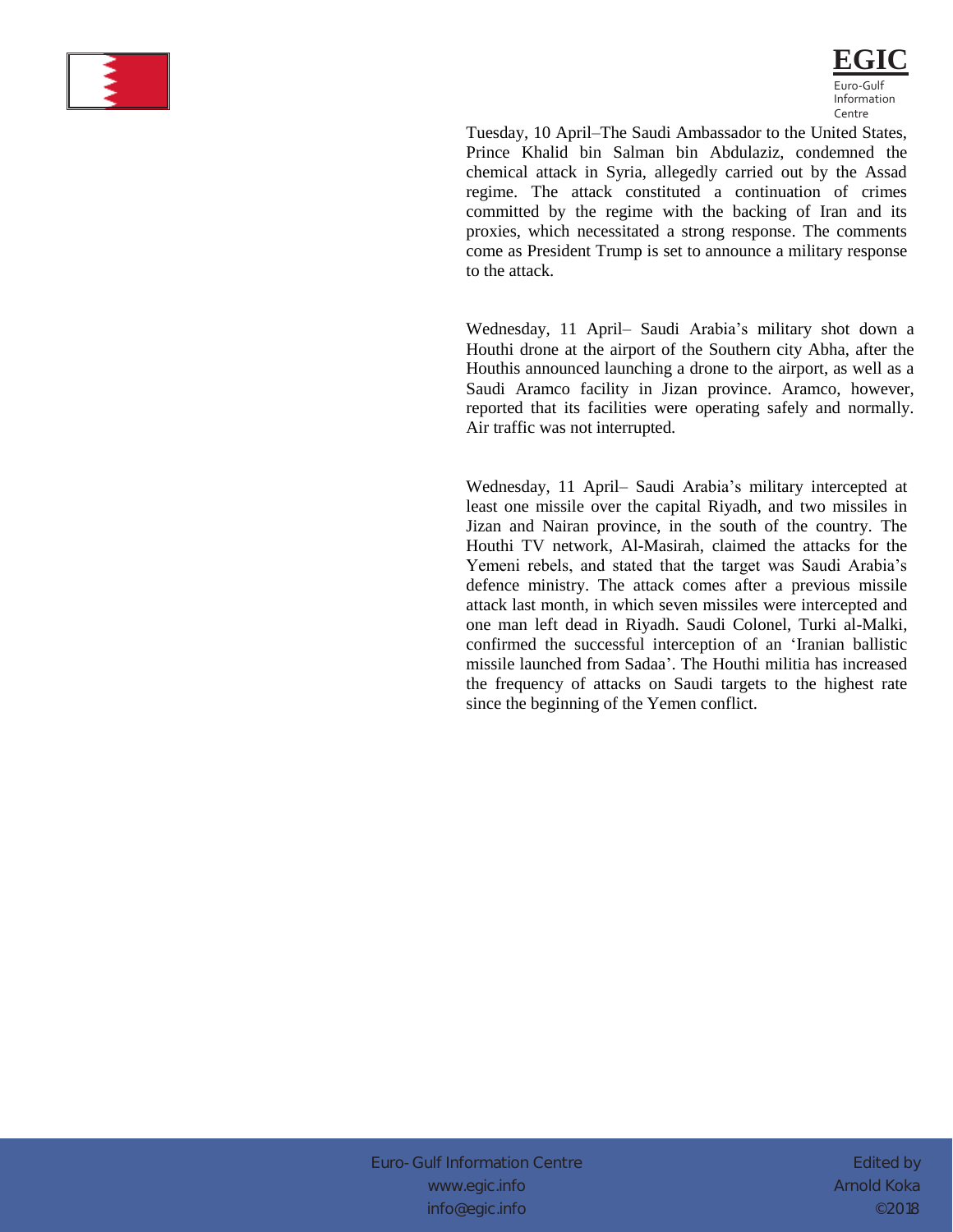



# **United Arab Emirates**

Monday, 09 April– The UAE's Minister of State for Foreign Affairs, Anwar Gargash, criticised Somalia for creating unnecessary tensions, after Somali authorities had seized a civilian aircraft, and \$9.6 million in cash. The money was allocated to the Somali army via a Memorandum of Understanding, signed by the countries in 2014 to improve military cooperation. The UAE's state news agency, WAM, reported that some 47 military personnel were aboard the plane, with some held at gunpoint and assaulted by Somali security forces, after the plane landed at Mogadishu airport.

Wednesday, 11 April– Khalid Al-Bustani, Director-General of the Federal Tax Authority (FTA), told reporters that 98.8% of companies in the UAE had filed for tax returns required under the 100-day old value-added tax system. The FTA extended a deadline for companies to register until April, to give them more time to prepare their businesses, but reiterated that taxevasion or avoidance would not be tolerated, and the deadline would not be extended again.



Euro-Gulf Information Centre [www.egic.info](http://www.egic.info/) [info@egic.info](mailto:info@egic.info)